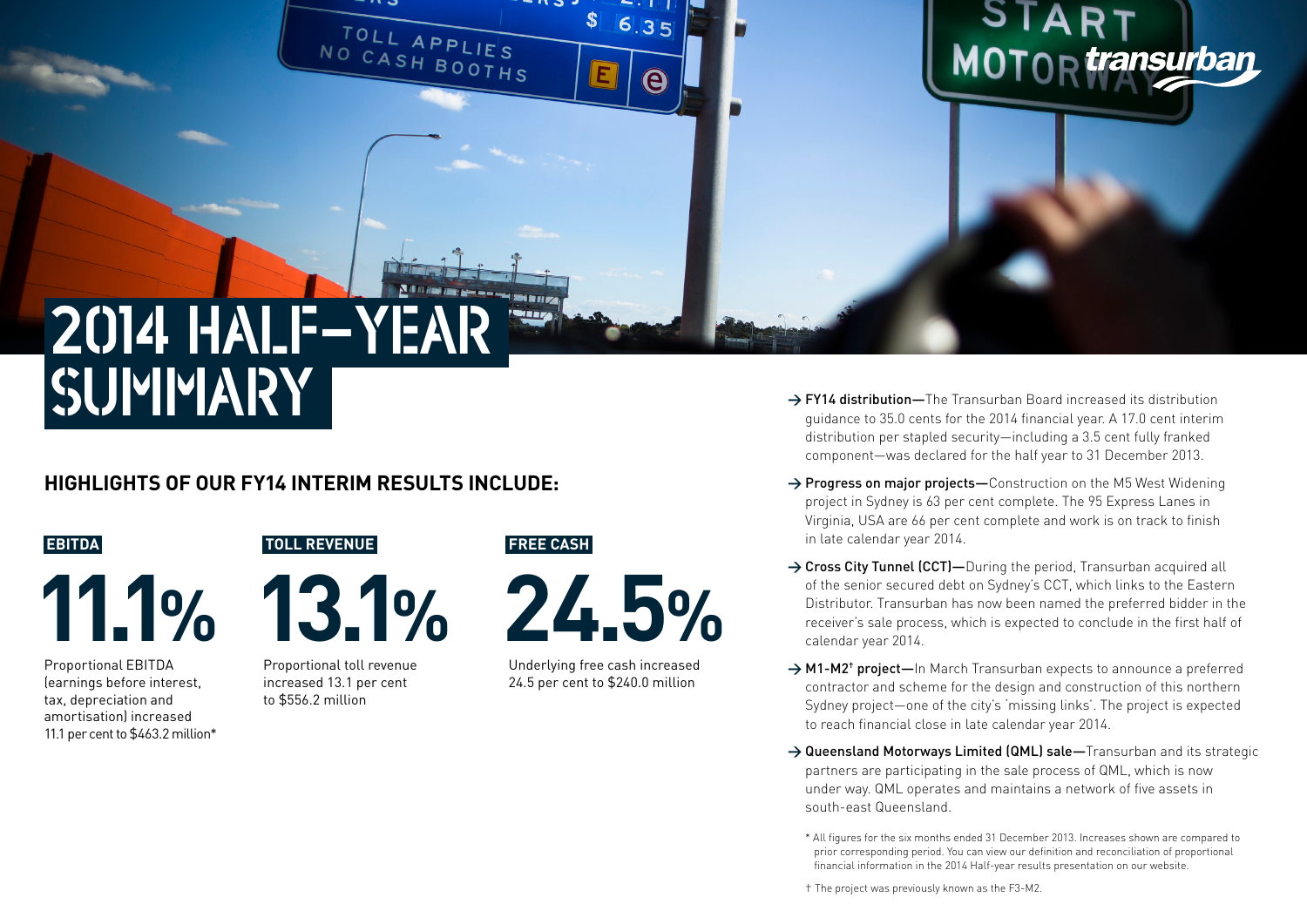

# START<br>MOTORWAY

# MARKET UPDATE

## **Victoria, Australia**

#### **CITYLINK1**

**Traffic** growth **2.1%** Toll revenue growth **8.6%** EBITDA growth **11.3%**

- → A complete resurfacing of CityLink tunnels—the first since the road opened 15 years ago—was delivered ahead of time and budget.
- → Safety measures are being introduced to address over-height vehicle incidents in the tunnels.
- → We are continuing to work with VicRoads to improve congestion points where the Western Link and the Westgate Freeway connect.
- **>** Motorcycle tolling was introduced on 1 January 2014.
- → The Victorian Government is looking at possible enhancements to CityLink—including new lanes in both directions—to handle traffic merging to and from the planned East-West Link.

#### 1 Due to the timing of processing and revenue accruals related to the bedding down of a new tolling and customer billing system in FY12/FY13, a negative adjustment of \$3.3 million was made in the prior corresponding half, and the growth numbers quoted above have been normalised to remove this \$3.3 million adjustment from the prior corresponding half's result. Including this adjustment would increase CityLink revenue growth to 10.0 per cent and EBITDA growth to 13.0 per cent.

## **New South Wales, Australia**

#### **HILLS M2**



- → All major works were completed in August 2013 on the Hills M2 Upgrade, which has lifted traffic significantly in corridor.
- **>** Lane Cove Road ramps feeding into the Hills M2 are now under construction.
- **>** The connecting M1-M2 project is on track for financial close in late calendar year 2014.

#### **LANE COVE TUNNEL**



**>** The Lane Cove Tunnel is experiencing benefits from the Hills M2 Upgrade, with a 10.7 per cent increase in average traffic growth across Hills M2, Westlink M7 and Lane Cove Tunnel for the December quarter compared to the prior corresponding period.

#### **EASTERN DISTRIBUTOR**



→ Upgrades of tolling and operating systems and resurfacing preparations contributed to an increase in the maintenance provision for the ED during the half year.

#### **WESTLINK M7**



→ The M7 is also reaping the benefits of the Hills M2 Upgrade, with increased traffic for the December quarter compared to the prior corresponding period.

#### **M5 SOUTH WEST**



- → Widening works are now 63 per cent complete.
- → Staged lane openings are anticipated to begin in April 2014.